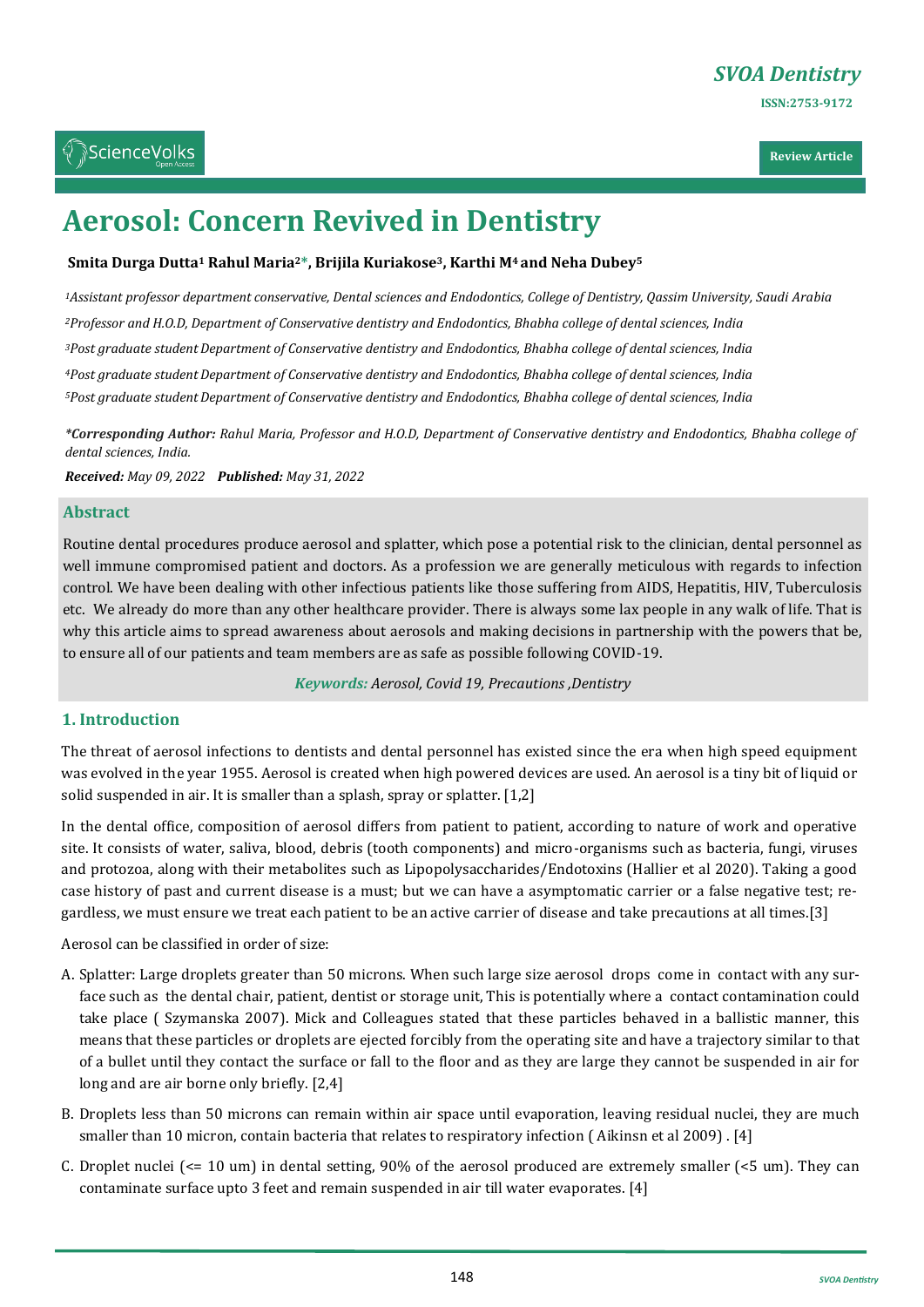It has been investigated by Harreland Molinari 2009, that dental procedures done using high speed hand pieces or ultrasonics generate large quantities of a very small aerosol 3 microns and less in size and can contaminate surfaces upto one meter away and persists on in animate surfaces for upto 9 days.[1]

When these aerosols are produced, how long they stay in air depends on the size and weight of the suspended material as well as room ventilation, but it can range from seconds to hours, certainly long enough to be inhaled or to settle on nearby surfaces. Very small particles remain suspended at the end of treatment (low settling velocity) and hence can travel further, before they are inhaled and travel through the alveoli of lower respiratory tract and hence chances of infectivity increase due to highly contaminated breathing zone. Whereas invisible aerosol is inhaled inadvertantly by all who enter the office and contaminate the exposed skin, eyes and mucosa. [2]

At this time, it is impossible to determine the exact infection risk represented by aerosolized material. The potential for the spread of infection via an almost invisible aerosol, however, must be recognized and minimized or eliminated to the greatest extent feasible within a clinical situation.

However, any infectious material that is present in a true aerosol form (particles less than 50 μm in diameter) or splatter that becomes airborne as droplet nuclei has the potential to enter the respiratory tract through leaks in masks and contact mucus membranes by going around protective devices such as safety glasses. A true aerosol or droplet nuclei may be present in the air of the operatory for up to 30 minutes after a procedure. This means that after a dental procedure, if the operator removes a protective barrier such as a face mask to talks to a patient when a procedure is completed, the potential for contact with airborne contaminated material remains. Also, there is a potential for an airborne contaminant to enter the ventilation system and spread to areas of the facility where barrier protection is not used. [5]

The susceptibility of developing an infection is influenced by virulence, dose Pathogenicity of the microorganism along with the host immune response.

The oral environment is inherently wet with saliva that continuously replenishes the fluid in the mouth. The fluids in the mouth are grossly contaminated with bacteria and viruses. Dental plaque, both supragingival and in the periodontal pocket, is a major source of these organisms. It should not, however, be overlooked that the mouth also is part of the oronasal pharynx. As part of this complex, the mouth harbors bacteria and viruses from the nose, throat and respiratory tract. These may included various pathogenic viruses and bacteria that are present in the saliva and oral fluids. Any dental procedure that has the potential to aerosolize saliva will cause airborne contamination with organisms from some or all of these sources and pathogenicity of the microorganism along with the hosts immune response. [5]

Saliva droplets are generated when breathing, talking, coughing, or sneezing and formed as particles in a mixture of moisture and droplet nuclei of microorganisms. [6].

The amount, distance, and size of saliva droplets varies among people, suggesting the infectious strength and transmission path of saliva droplets differ when same pathogen was contracted.

Three thousand saliva droplet nuclei could be generated by one cough, which nearly equals to the amount produced during a 5-min talk. Around 40,000 saliva droplets reaching several meters in air can be generated by one sneeze. One normal exhalation can generate saliva droplets reaching the distance of 1m in air contracted. [6]

Large saliva droplets with more mass tends to fall ballistically to the ground and small droplets travel like a cloud over longer distance by air flow. One normal exhalation can generate saliva droplets reaching the distance of 1 meter in air. [6]

Aerosol transmission is well accepted in infection of tuberculosis, measles, and chickenpox, and other infectious agents may behave as airborne transmission in a favorable environment or opportunistically, such as SARS-CoV, influenza virus, and adenovirus. Opportunistically airborne transmission is a mode that infectious agents not only have transmission routines by contacting and droplets but also can reach distant susceptible hosts under restricted conditions by fine particle aerosols in favourable environments. It is possible when aerosol-generating procedure is implemented, such as in dental practice, that 2019-nCoV could possibly spread in airborne transmission. [6]

For acquisition of infectious saliva droplets by a susceptible host, infectious saliva droplets could land in mouth, eyes, or be inhaled into lungs directly. A case report shows that 2019-nCoV infection occurred in a fever clinic when a susceptible person wore an N95 mask covering mouth and nose without eyes protected, suggesting a transmission to eyes. It is also reported that SARS CoV is predominantly transmitted by contacting eye, mouth, or nose. Respiratory virus could lead to respiratory infections of another person through inducing ocular complications. Exposed mucous membranes increased risk of virus transmission by a SARS-CoV study, and close exposure to an infected person increases the chance of infection. [6]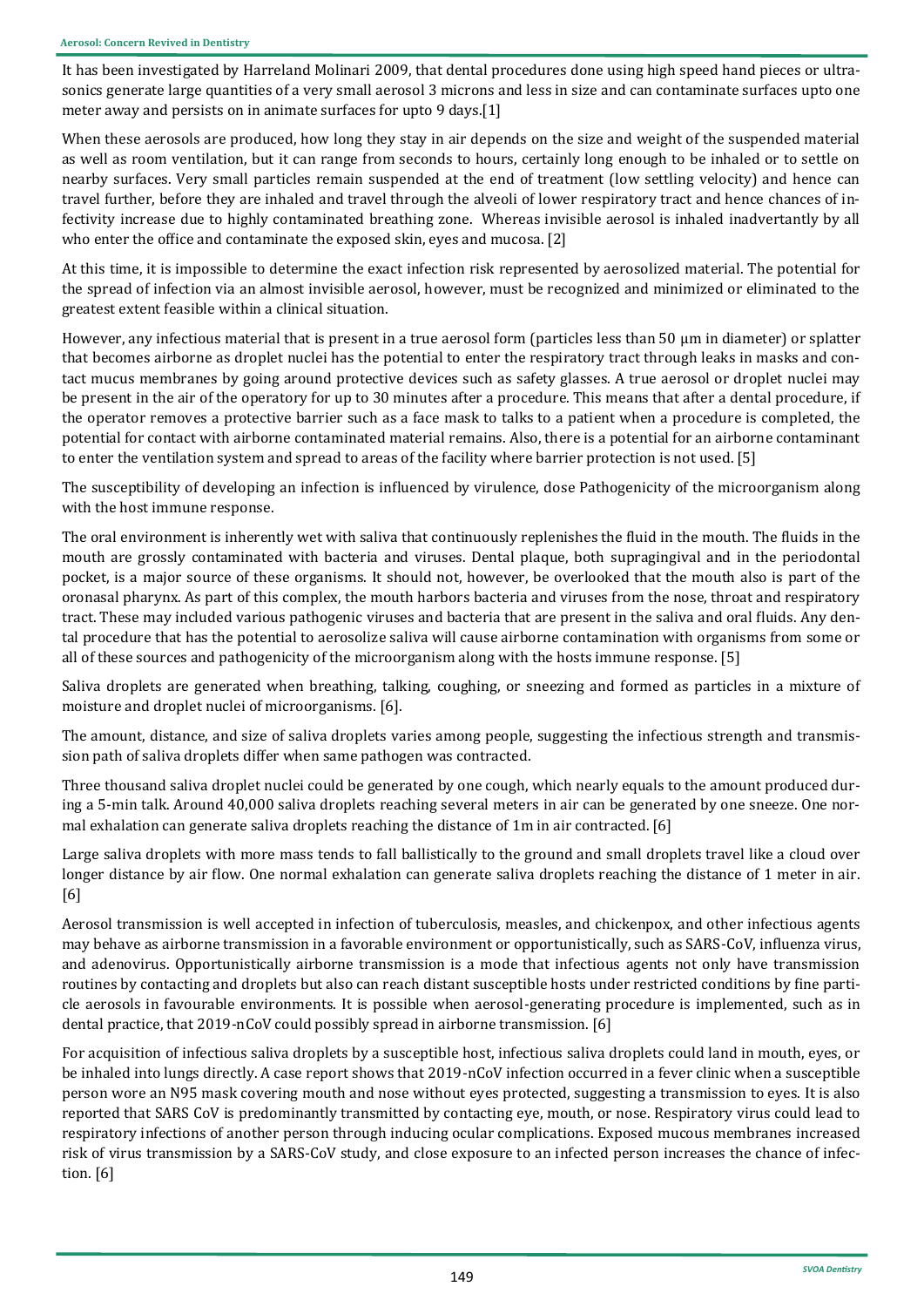Based on our experience on the SARS and COVID-19 epidemics, some precautions that could reduce the possibility of saliva-mediated spread of diseases in the dental clinic are suggested as follows., The dental team should not rely on a single precautionary strategy in the reduction of dental aerosols. In the late 1980s, the Occupational Safety and Health Administration (OSHA) enacted rules to protect health-care workers, including dentists, dental hygienists, and others in the dental field against blood-borne pathogens. There are many requirements to protect employees when they perform dental procedures. [5,13]. These can be considered under three heads:

- A. Dental setup.
- B. Personal protective equipment.
- C. Patient management.
- **2. The Dental Setup**

# **2.1 Waiting area**

Prepare the waiting area and patient room, post instructions at the entrance of the waiting room, Ensure that all patients cover their nose and mouth with a tissue or their elbow when coughing or sneezing; instruct them to dispose used tissues into a waste bin with a lid immediately after use and ensure hand hygiene. Patients should be placed in an adequately ventilated waiting area. For rooms with natural ventilation, L/s per patient is considered adequate ventilation (Atkinson et al., 2009). Spatial separation of at least 1 m should be maintained between patients. Equipment such as blood pressure cuffs and thermometers should be cleaned and disinfected with 70% ethyl alcohol after each use, as recommended by the WHO (2016). [7]

# **2.2 Ventilation Management**

Aerosol control in confined poorly ventilated spaces where the air exchange with filtration cannot be successfully applied presents a challenge. Another hurdle is to decrease the indoor concentration of bioaerosols. While some indoor air purification techniques aim solely at reducing aerosol concentrations, others are designed to inactivate viable bioaerosols. Strong evidence demonstrates ventilation in a practice setting can impact the spread of airborne infection. [8]

Ultraviolet germicidal irradiation units, commonly employed in hospital operatories and waiting areas, are successful adjunctive means for eliminating aerosols The high spectral emission lamps from these units produce photons that expose microorganisms to a short light wavelength (254 nm) that is lethal to a variety of microorganisms, especially Mycobacterium tuberculosis and E Coli. These Ultraviolet devices should be used at the end of the day & left on overnight. Direct UVC exposure to human skin or eyes may cause injuries, hence they cannot be used when people are working in the area. UV-C radiation can kill the SARS -CoV 2 Corona virus by destroying the outer protein layer of the virus thus inactivating it. It is effective in air, water, inanimate surfaces. UVA and UVB are ineffective. [8]

# **2.3 Clean air**

Dental practices may struggle with ventilation management, especially if they are situated within confined spaces. There is quite strong evidence that good ventilation can impact on the spread of airborne infection (Li et al, 2007). Various studies have shown that air cleaning systems do reduce the amount of aerosol created during dental procedures such as ultrasonic use, tooth preparations and extractions (Martin and Moyer, 2000; Noakes et al, 2004). Few systems are available for dental practice where the systems contain pre filters, carbon filters and UVC lamps. The theory is not only to filter fresh air but to destroy bacteria and viruses, which would be ideal. [4]

Air purifiers are not used widely in dental offices, but they are potentially a very effective way to manage aerosols. Effective equipment uses high efficiency particulate air (HEPA) filters renewed at regular intervals. The efficiency of air purification is measured by the amount of time needed to process all the air in a room of a given size, and the amount and types of particles removed form the air. Due to the many small operatories with floor to ceiling walls in most dental offices, more than one unit is needed for the efficiency necessary. Unfortunately, many so-called air purifiers do little more than create noise and wind. [9]

An efficient air purifier can remove odours and pollens from the office air, as well as airborne microorganisms and debris. In the absence of air purification, good ventilation with fresh air moved through the office constantly can be useful. However, most offices today are sealed, with ability to open few to no windows. Some central heating-air conditioning systems can be designed to filter the air also, but these are costly and best installed during construction of the building. A simple addition of an exhaust fan or two can be installed to allow air to be pushed out of the operatory & waiting area in clinics with windows facing the outside in addition to keeping those windows open. [9]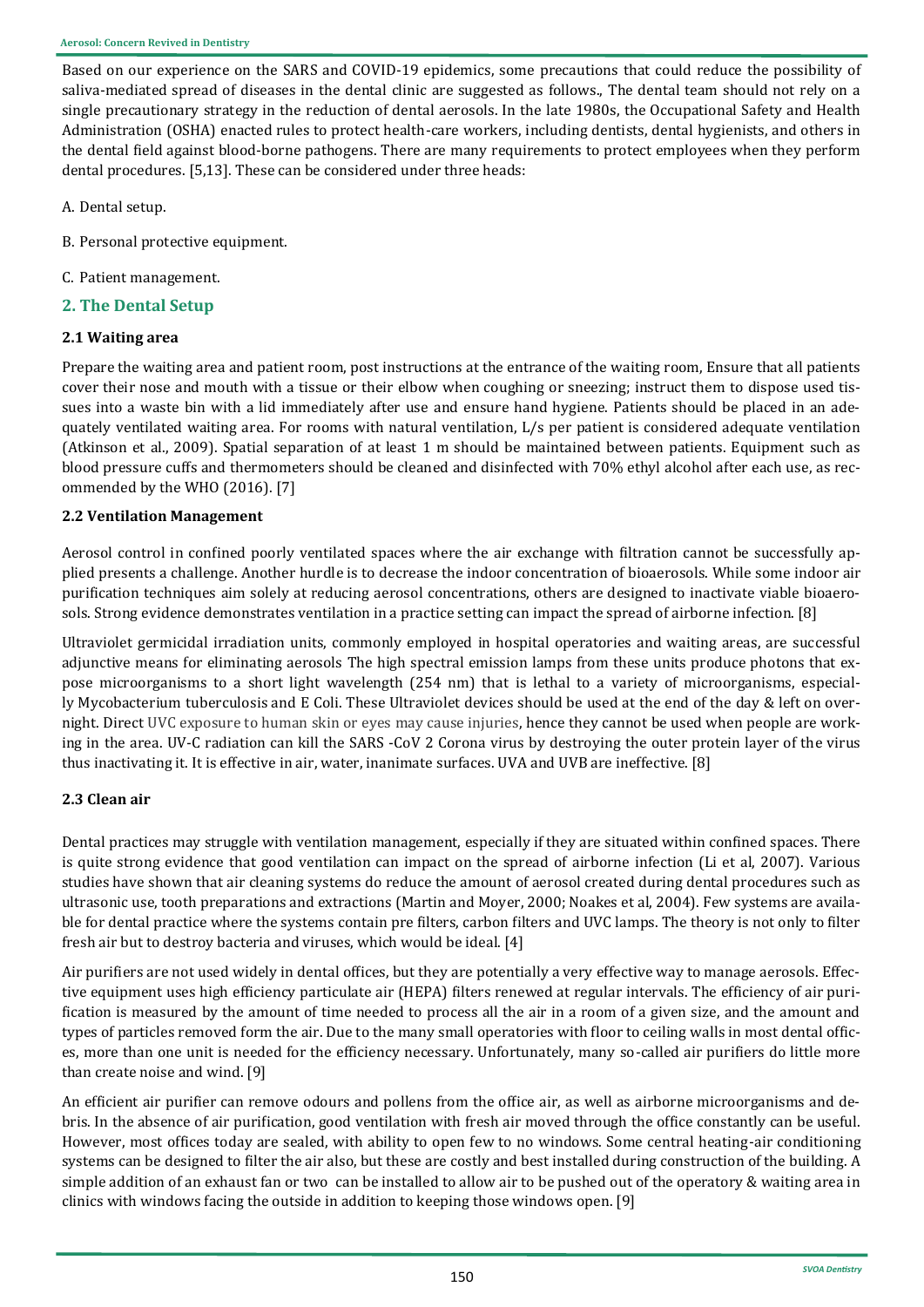# **2.4 Hand hygiene**

There is a growing awareness of the importance of hand washing in the prevention of acute respiratory infections and faecal oral transmission which has been reported for 2019nCOV. Although appropriate hand Hygiene is the routine prerequisite for dental practice its compliance is relatively low, which imposes a great challenge to the infection control during the epidemic period. Several epidemiological studies suggested that hand washing with soap or 70-90% alcoholbased hand rubs is efficient in curbing SARS transmission (Rabenau et al 2005: Fung and Cairncross 2006). WHO has also stressed upon the above method of hand hygiene procedure? ABHR are preferred if hands are not visibly soiled and if they are water and soap should be used. In dental practice the professionals should wash their hands after touching the patient, surroundings, equipment without disinfection and they should avoid touching their own eyes, mouth and nose. [7]

# **2.5 Disinfection of the clinic settings**

The clinic settings should be cleaned and disinfected in accordance with the Protocol for the Management of Surface Cleaning and Disinfection of Medical Environment (WS/T 512-2016) released by the National Health Commission of the People's Republic of China. Public areas and appliances should also be frequently cleaned and disinfected, including door handles, chairs, and desks. The elevator should be disinfected regularly. People taking elevators should wear masks correctly and avoid direct contact with buttons and other objects.

# **2.6 Anti-retraction handpiece**

The high-speed dental handpiece without anti-retraction valves may aspirate and expel the debris and fluids during the dental procedures. More importantly, the microbes, including bacteria and virus, may further contaminate the air and water tubes within the dental unit, and thus can potentially cause cross-infection. Our study has shown that the antiretraction high-speed dental handpiece can significantly reduce the backflow of oral bacteria and HBV into the tubes of the handpiece and dental unit as compared with the handpiece without anti-retraction function60. Therefore, the use of dental handpieces without anti-retraction function should be prohibited during the epidemic period of COVID-19. Antiretraction dental handpiece with specially designed anti-retractive valves or other anti-reflux designs are strongly recommended as an extra preventive measure for crossinfection. Therefore, the use of dental handpieces without anti retraction function should be prohibited during the epidemic period of COVID-19. Anti-retraction dental handpiece with specially designed anti-retractive valves or other anti-reflux designs are strongly recommended as an extra preventive measure for cross-infection. [10]

# **2.7 Surface disinfection**

Surfaces that are likely to become contaminated may be de-contaminated after treatment or protected with disposable coverings before they become contaminated. Effective cross-infection control is aided by a strict system of zoning and the use of sterilizable trays. Procedures should be adopted which limit the areas touched and contaminated each time a patient is treated. [11]

# **2.8 Instrument sterilization**

All instruments should be cleaned thoroughly before sterilization by rinsing and scrubbing with detergent and water. Splashing of water should be avoided. Heavy duty gloves and, where appropriate, face protection shield, should be worn. [11]

Items which will penetrate tissues must be sterilized in an autoclave or hot air sterilizer. Items which will touch mucous membrane but not penetrate tissues should similarly be sterilized by heat, or, if not possible, disinfected, e.g., by immersion in 2% glutaraldehyde solution in a closed container according to the manufacturer's instructions. All chemical residues must then be removed by thorough rinsing before use or storage. [11]

Handpieces, ultrasonic scaler inserts/tips and air-water syringe tips where detachable should be flushed for 30 seconds, dismantled, cleaned, oiled where required, and autoclaved between patients. (Handpieces, etc. left overnight should be allowed to discharge water for two minutes at the beginning of the day). Handpieces which cannot be autoclaved are disinfected with an appropriate virucidal agent. [11]

Following sterilization, all instruments should be stored in clean containers to prevent recontamination. Surgical and endodontic instruments should be kept in closed containers. It may be necessary to re-sterilize them immediately before they are used and care should be taken to ensure the instruments are cool prior to use. [11]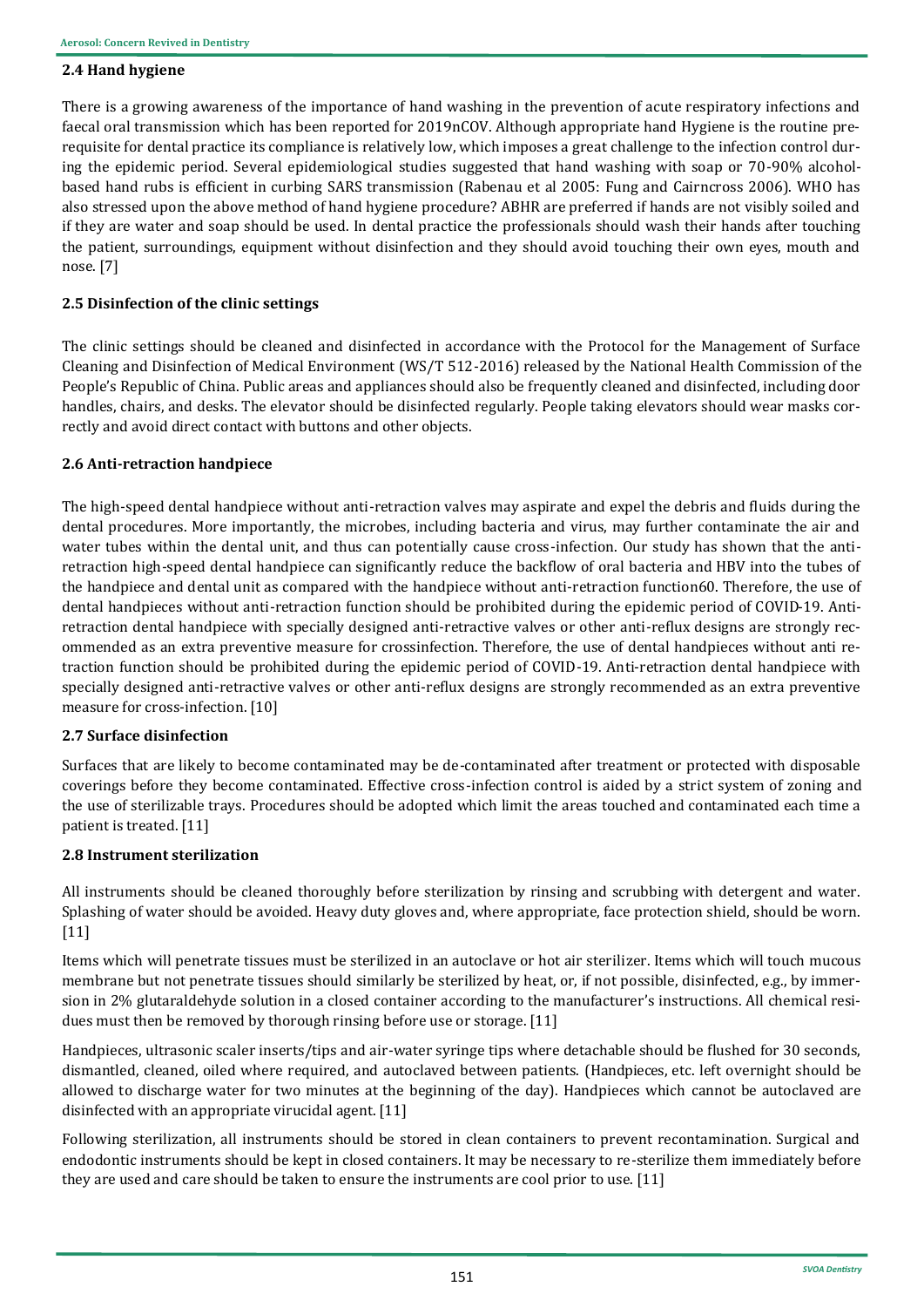#### **2.9 Air and Waterline Precautions**

Water in the dental treatment setting should meet U.S. Environmental Protection Agency standards for drinking water (< 500 colony forming units/ml of heterotrophic water bacteria). To ensure the delivery of safe water, manufacturer instructions for use (IFU) should be followed for the dental unit and any waterline treatment products. Water-quality monitoring can be conducted by an outside laboratory or internally with in-office testing kits. The use of independent reservoirs, chemical treatment, filtration, sterile water delivery systems, or combinations of technologies is an additional means for improving and maintaining dental water quality. The CDC recommends water and air should be discharged for a minimum of 20 to 30 seconds after each patient. This should be completed for all devices that connect to a waterline and enter patients mouth, such as handpieces, ultrasonic scalers and air/water syringes. Some IFU recommend purging at the beginning of the workday and between patients for two minutes; therefore, providers should follow the IFU specific to their devices. Additionally, the manufacturer advice for testing and maintaining anti-retraction devices (that prevent water/fluid backflow in a waterline) must be followed. [8]

# **3. Personal protective equipment (PPE)**

Personal protective measures for the dental professionals At present, there is no specific guideline for the protection of dental professionals from 2019-nCoV infection in the dental clinics and hospitals. Although no dental professional has been reported to acquire 2019-nCoV infection to the date the paper was drafted, the last experience with the SARS Coronavirus has shown vast numbers of acquired infection of medical professionals in hospital settings. Since airborne droplet transmission of infection is considered as the main route of spread, particularly in dental clinics and hospitals, barrier -protection equipment, including protective eyewear, masks, gloves, caps, face shields, and protective outwear, is strongly recommended for all healthcare givers in the clinic/hospital settings during the epidemic period of 2019-nCoV. [10]

Based on the possibility of the spread of 2019-nCoV infection, three-level protective measures of the dental professionals are recommended for specific situations.

- 1) Primary protection (standard protection for staff in clinical settings). Wearing disposable working cap, disposable surgical mask, and working clothes (white coat), using protective goggles or face shield, and disposable latex gloves or nitrile gloves if necessary. [10]
- 2) Secondary protection (advanced protection for dental professionals). Wearing disposable doctor cap, disposable surgical mask, protective goggles, face shield, and working clothes (white coat) with disposable isolation clothing or surgical clothes outside, and disposable latex gloves. [10]
- 3) Tertiary protection (strengthened protection when contact patient with suspected or confirmed 2019-nCoV infection). Although a patient with 2019-nCoV infection is not expected to be treated in the dental clinic, in the unlikely event that this does occur, and the dental professional cannot avoid close contact, special protective outwear is needed. If protective outwear is not available, working clothes (white coat) with extra disposable protective clothing outside should be worn. In addition, disposable doctor cap, protective goggles, face shield, disposable surgical mask, disposable latex gloves, and impermeable shoe cover should be worn. [10]

#### **3.1 Surgical mask**

These are the ones we use routinely in dentistry and were readily available prior to the COVID-19 crisis at a reasonable price. They have a waterproof outer aspect and protect the wearer from splatter and large droplets. They do not protect against airborne infectious agents such as coronavirus. However, at the very least, if a surgical mask is worn by a contagious person, then this mask will stop the spread to his or her immediate surrounding area. This is the reason some countries, such as the Czech Republic, have made the use of masks mandatory when outdoor. [4]

High filtration face mask with periphery that adapts to facial contours All face masks do not protect from aerosols equally well, and face shields do not provide any protection from aerosols, but block spatter well. The problem with face shields is lack of fit to facial contours. Using a blue dye to test face mask and face shield efficiency, CRA found two criteria must be met: [9]

1. High filtration capability of mask material itself (at least 98-99 percent filtration of particles three microns in size)

2. Close fit to the face all the way around the mask's periphery. [9]

It is important to note that all face masks must be discarded after 20 minutes of use in a high humidity environment (i.e., during cutting or polishing with a water cooled instrument) and after 60 minutes in a low humidity environment (i.e., adjusting a denture or scaling teeth) due to the invisible soak through of aerosolized liquids to the interior side of the mask. This soak through, referred to as wicking, draws microbe laden liquid into direct contact with the mucous membranes of the clinician's nose and lips on the interior side of the mask. Hence, there is more involved in face mask brand choice and use than is generally considered by clinicians. [9]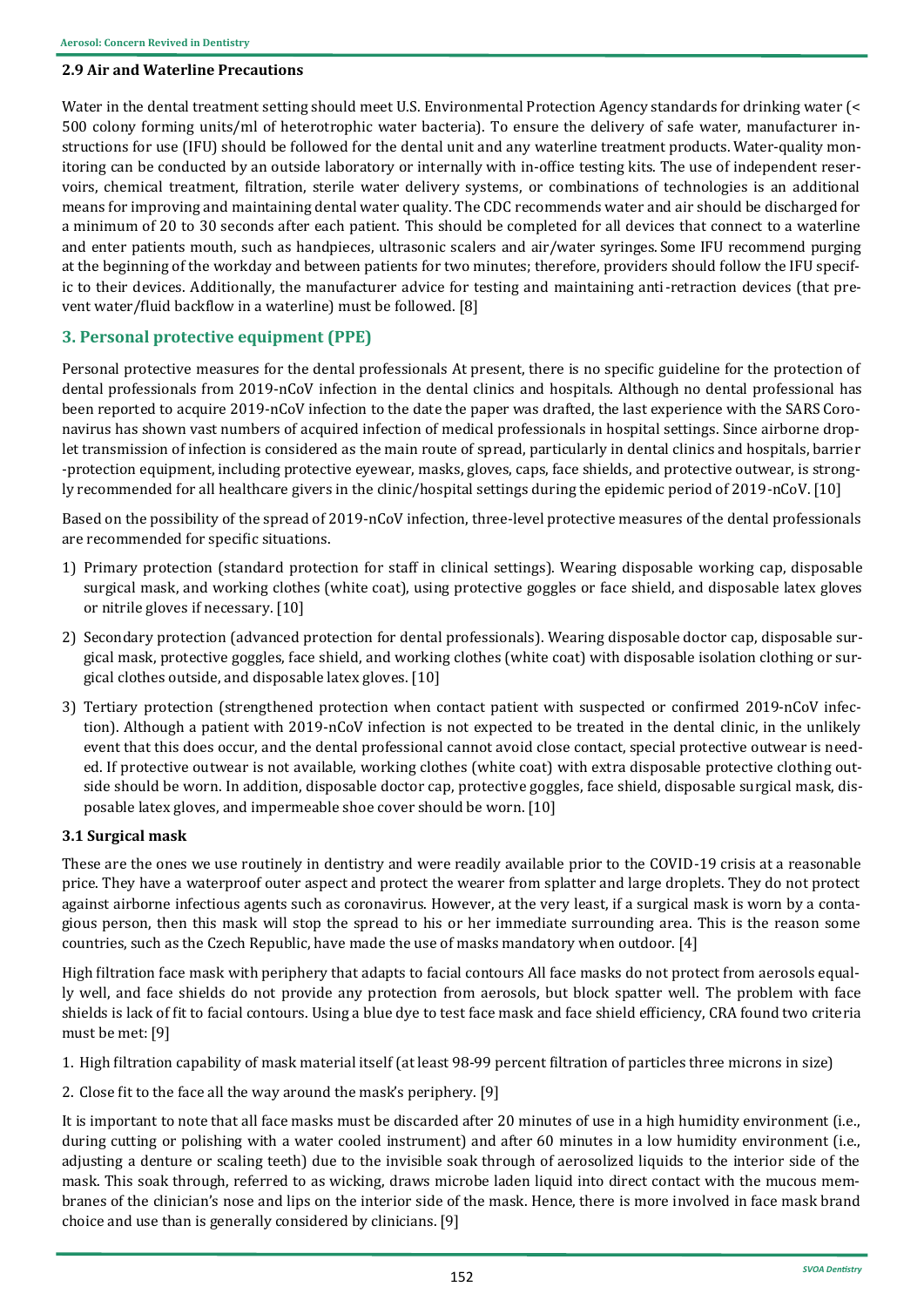### **3.2 Face shields**

Pre COVID-19, my personal standard practice was a surgical mask and a full face visor. Given the lack of peripheral seal, face shields should not be used alone as a form of PPE. But their use makes complete sense when dealing with aerosol and splatter coupled with appropriate face masks. An excellent review paper by Raymond Roberge (2016) highlights the advantages and disadvantages of face shields. [4]

Loupe companies are now offering face shields that can adapt over the loupes, which was not feasible with traditional visors and shields. [4]

### **3.3 Gowns**

Personal protective gowns and coveralls are classified based on barrier efficiency that validates protection from fluid penetration under certain pressures. Interestingly, it has been shown that surgical gowns made from non-woven polypropylene showed significantly decreased virus adherence property compared to chemical protective coveralls with the same or higher barrier efficiencies (Katoh et al, 2019). [4]

Barrier protection such as eye covering, protective clothing, and surgical cap over hair. Aerosols go everywhere in the dental operatory but are most dense in a semicircle about 36 inches in front of the patient's face, from ear to ear. Unfortunately, most clinicians prefer to operate within this critical zone. Placing a barrier between the clinician's body and the settling aerosols and splatter is an easy protective strategy. Eyeglasses with side shields, a face shield plus a face mask, clinical clothing with high collar and long sleeves, and use of a surgical cap prevent aerosols from settling on hair, skin, mucous membranes, and street clothes. [9]

Most clinicians use the barriers mentioned routinely. The only question is their design. Does the design chosen cover all the exposed parts of the clinician's body? The clinician must decide if the barriers worn are for a show of infection control or for true protection of the exposed body parts and street clothes. [9]

When truly effective products are chosen and employed, effective aerosol control can be achieved. Dental clinicians need to keep two important points in mind when considering dental office aerosols:

1. Dental procedures inadvertently generate aerosols containing organisms and debris from each patient's oral cavity

and these can be harmful to others.

2. All who enter the office must breathe the dental office air continuously in order to sustain life. [9]

# **4. Patient Management**

First of all, dental professionals should be able to identify a suspected case of COVID-19. To date that this paper was drafted, the National Health Commission of the People's Republic of China has released the 5th edition of the Guideline for the Diagnosis and Treatment of Novel Coronavirus Pneumonia. In general, a patient with COVID-19 who is in the acute febrile phase of the disease is not recommended to visit the dental clinic. If this does occur, the dental professional should be able to identify the patient with suspected 2019-nCoV infection and should not treat the patient in the dental clinic, but immediately quarantine the patient and report to the infection control department as soon as possible, particularly in the epidemic period of 2019-nCoV. [10,4]

The body temperature of the patient should be measured in the first place. A contact-free forehead thermometer is strongly recommended for the screening. A questionnaire should be used to screen patients with potential infection of 2019-nCoV before they could be led to the dental chair-side.

These questions should include the following: (1) Do you have fever or experience fever within the past 14 days? (2) Have you experienced a recent onset of respiratory problems, such as a cough or difficulty in breathing within the past 14 days? (3) Have you, within the past 14 days, travelled to Wuhan city and its surrounding areas, or visited the neighbourhood with documented 2019-nCoV transmission? (4) Have you come into contact with a patient with confirmed 2019nCoV infection within the past 14 days? (5) Have you come into contact with people who come from Wuhan city and its surrounding areas, or people from the neighbourhood with recent documented fever or respiratory problems within the past 14 days? (6) Are there at least two people with documented experience of fever or respiratory problems within the last 14 days having close contact with you? (7) Have you recently participated in any gathering, meetings, or had close contact with many unacquainted people? If a patient replies "yes" to any of the screening questions, and his/ her body temperature is below 37.3°C, the dentist can defer the treatment until 14 days after the exposure event. The patient should be instructed to self-quarantine at home and report any fever experience or flu-like syndrome to the local health department. If a patient replies "yes" to any of the screening questions, and his/her body temperature is no less than 37.3°C, the patient should be immediately quarantined, and the dental professionals should report to the infection control department of the hospital or the local health department.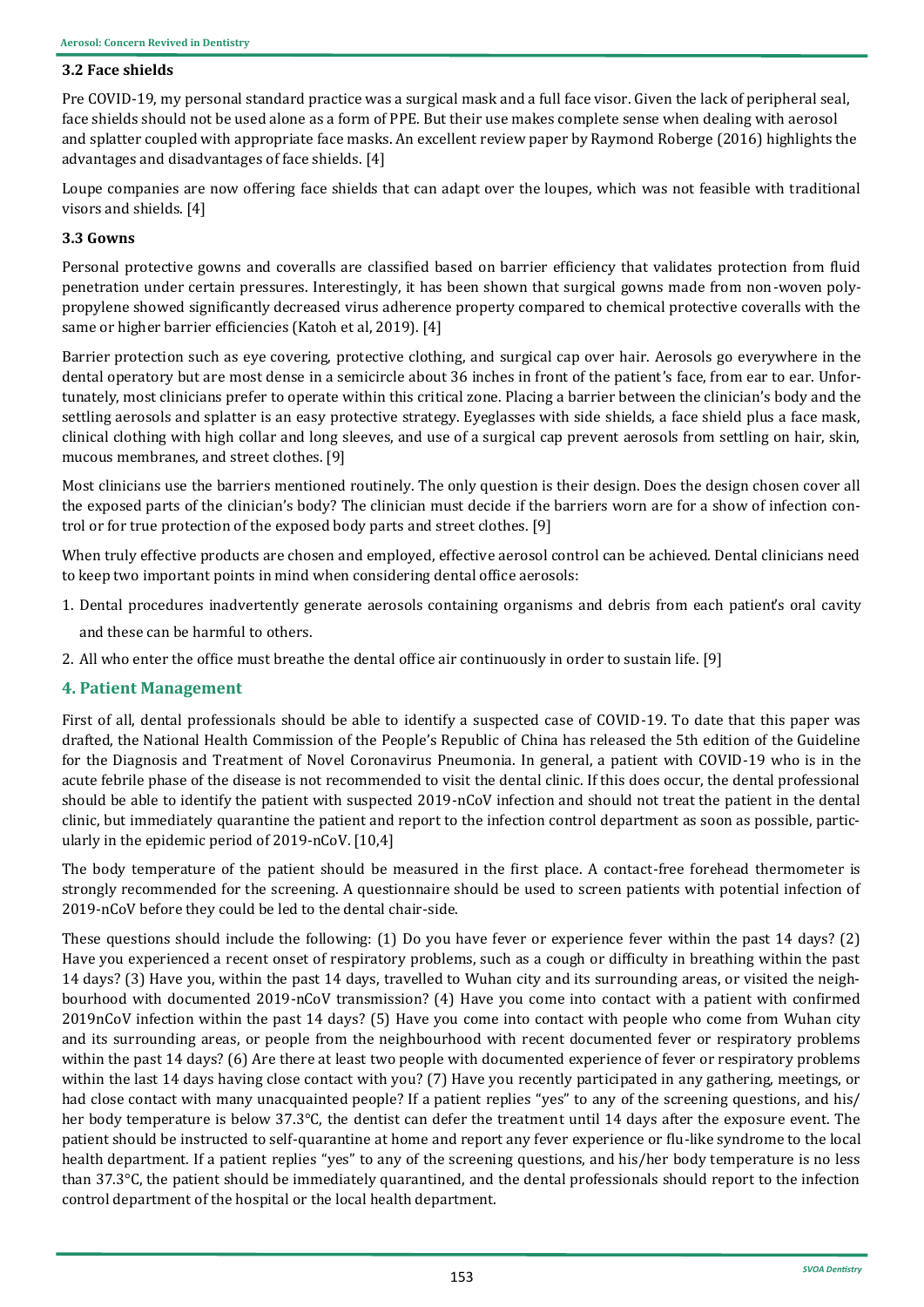If a patient replies "no" to all the screening questions, and his/her body temperature is below 37.3°C, the dentist can treat the patient with extra protection measures, and avoids spatter or aerosol-generating procedures to the best. If a patient replies "no" to all the screening questions, but his/her body temperature is no less than 37.3 [10]

Mouth rinse before dental procedures A preoperational antimicrobial mouth rinse is generally believed to reduce the number of oral microbes. However, as instructed by the Guideline for the Diagnosis and Treatment of Novel Coronavirus Pneumonia (the 5th edition) released by the National Health Commission of the People's Republic of China. [10]

Chlorhexidine, which is commonly used as mouth rinse in dental practice, may not be effective to kill 2019-nCoV. Since 2019-nCoV is vulnerable to oxidation, preprocedural mouth rinse containing oxidative agents such as 1% hydrogen peroxide or 0.2% povidone is recommended, for the purpose of reducing the salivary load of oral microbes, including potential 2019-nCoV carriage. A preprocedural mouth rinse would be most useful in cases when rubber dam cannot be used. [10]

# **4.1 Mouth Rinse**

CRA data show two consecutive 30-second rinses with one of the commercially available 0.12 percent chlorhexidine mouth rinses before dental procedures lowers the number of viable microbes before treatment. Two consecutive rinses are needed for optimal effectiveness. The first rinse mainly complexes with the saliva and the second rinse, performed immediately after expectoration, provides the main effect in lowering microbe counts. We believe this simple procedure should become the routine as each patient is seated in the operatory before any dental procedure, and intermittently during oral hygiene procedures and any other procedures where the rubber dam cannot be used. [9]

It is proved that the use of rubber dam could s reduce airborne particles in  $\sim$ 3-foot diameter of the operatory by 70%.extra high-volume suction is recommended along with regular suction.such cases make four-hand operation necessary. Any situation rendering rubber dam application impossible manual devices should be preferred for procedures such as Carisolv and hand scaler, are recommended for caries removal and periodontal scaling.

| <b>Dental discipline</b>                       | <b>Special precaution</b>                                                                                                                                                                                                                                                                                           |
|------------------------------------------------|---------------------------------------------------------------------------------------------------------------------------------------------------------------------------------------------------------------------------------------------------------------------------------------------------------------------|
| Endodontics                                    | Rubber dam must be applied during endodontic treatment<br>$\bullet$<br>Root canal treatment usually requires a number of endodontic instru-<br>ments and devices, therefore minimizing unnecessary hand contact with<br>surfaces and equipment in the dental office to reduce possibility of<br>fomite transmission |
| Restorative dentistry and paediatric dentistry | $\bullet$<br>Avoid using rotary instruments during cavity preparation. In selective<br>cases, consider using chemo chemical caries removal or atraumatic<br>restorative techniques.                                                                                                                                 |
|                                                | If rotary instrumentation must be performed, rubber dam isolation<br>$\bullet$<br>should be apply.                                                                                                                                                                                                                  |
| Periodontics                                   | Hand and ultrasonic instrumentation are equally effective in removing<br>$\bullet$<br>plaque and calculus deposits; if required, manual scaling and polishing<br>are recommended (Krishna and<br>de Stefano, 2016).                                                                                                 |
| Prosthodontics                                 | Salivary suction must be performed with care to avoid gagging.<br>$\bullet$                                                                                                                                                                                                                                         |
|                                                | Select and adjust trays to the right size for impression taking to avoid<br>$\bullet$<br>cough reflex. For highly sensitive patients, consider applying oral muco-<br>sa anesthesia to the throat before impression taking.                                                                                         |
|                                                | During fixed partial denture or single-crown preparation, treatment<br>alternation may be considered to incorporate rubber dam application.<br>For example, design supra-gingival margin for posterior bridge or use a<br>split-dam technique (Li et al., 2004).                                                    |
|                                                | During removable partial denture or complete denture try-in, avoid<br>touching other objects in the dental office after contacting patients'<br>saliva.                                                                                                                                                             |
|                                                | Upon removal from patient's mouth, dental prosthesis, impressions, and<br>$\bullet$<br>other prosthodontics materials (e.g., bite registration) should be thor-<br>oughly disinfected by a disinfectant having at least intermediate level<br>activity.                                                             |
| Oral-maxillofacial surgery                     | When performing simple extraction, treat the patient in a supine posi-<br>$\bullet$<br>tion to avoid working in the breath way of a patient. [7]                                                                                                                                                                    |

**Table 1:** Strategies to reduce droplet generation in different dental discipline.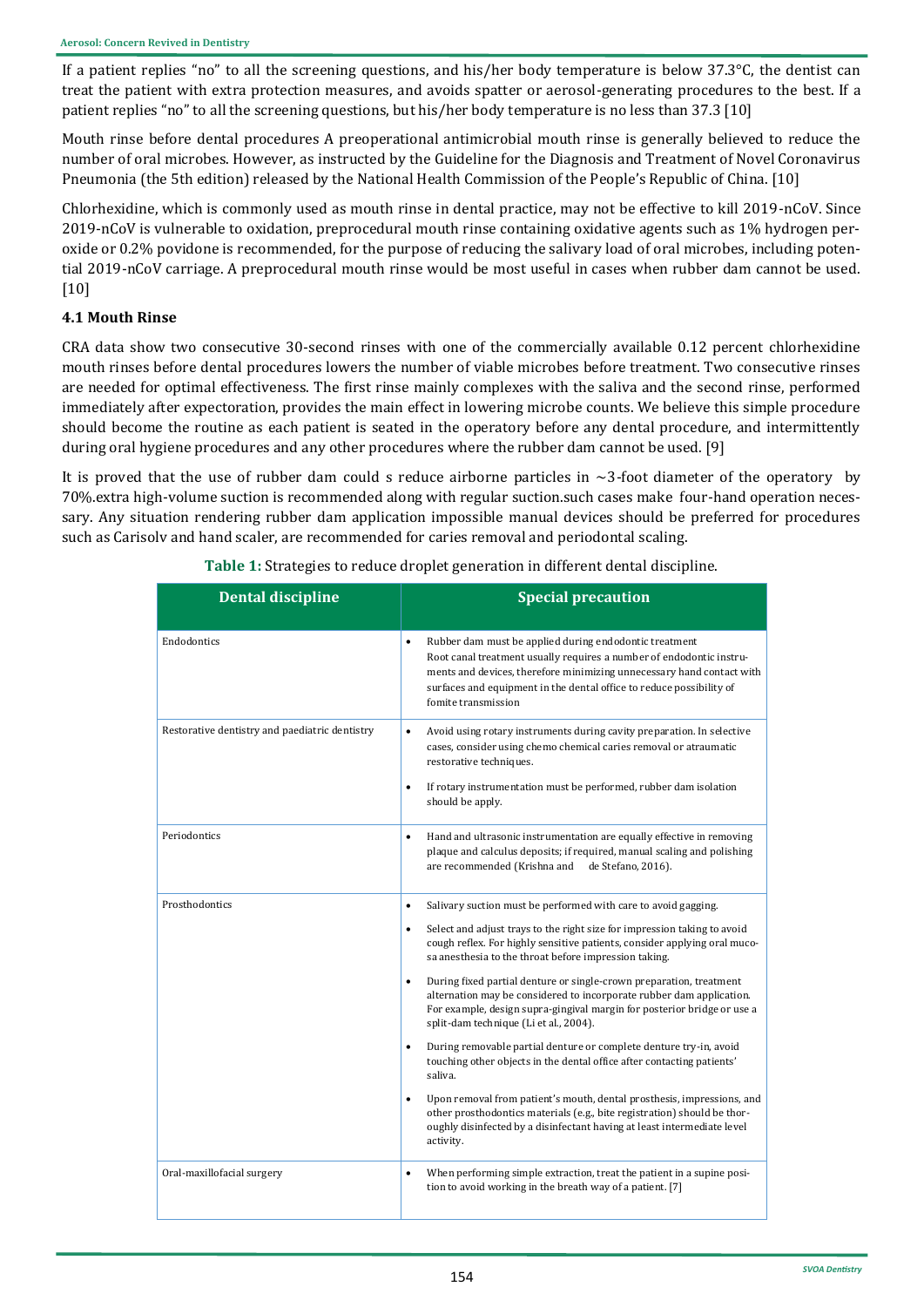# **5. How to prevent transmission**

The objective of the Strategic Preparedness and Response Plan for COVID-19(1) is to control it by suppressing transmission of the COVID-19 virus along with preventing associated illness and mortality. As we understand more studies are warranted to investigate spread mechanism of virus, the airborne transmission along with contact and respiratory droplets is not denied so far. To prevent transmission, especially in context with dental setup following are the excerpts derived from WHO

• Use appropriate fabric masks in specific situations, for example, in public places where there is community transmission rendering other prevention measures, such as physical distancing impossible.

• Use of appropriate contact and droplet precautions when dealing with suspected and confirmed COVID-19 patients, and use of airborne precautions to minimised aerosol generating procedures.

• Continuous use of a medical mask by health care associates working in all clinical spaces during all routine activities throughout the entire working shift.

• At all times, practice frequent hand hygiene, recommended physical distancing from others when possible, and respiratory etiquette; avoid crowded places, close-contact set-ups and confined and enclosed spaces with compromised ventilation; wear fabric masks in closed, overcrowded settings to protect others; and ensure good environmental ventilation in all closed settings along with appropriate environmental cleaning and disinfect. [12]

# **6. Conclusion**

Dentists are at high risk of exposure to infectious disease specially aerosol related. In present context COVID-19 has produced t new challenges and responsibilities to dental personnel's A clear understanding of aerosol generation in dentistry will help us to improve operating protocols in daily dental practice. Saliva as a body fluid besides having biological and defensive function also is a potential route for the spread of infection.

As the modern practice has changed i and every healthcare profession must use procedural mouth rinses along with high volume suction devices ensuring significant reduction of aerosol and chances of cross infection. The risk of infectious transmission associated with dental aerosols, precaution and management are the key factors of daily practice.

# **Conflict of Interest**

The authors declare no conflicts of interest.

# **References**

- 1. Anshul Sawhney et al "Aerosol How dangerous They Are in Clinical Practice "Journal of Clinical and Diagnostic Research. 2015 Apr, Vol-9(4): ZC52-ZC57
- 2. Polednik B et al "Aerosol and Bioaerosols particles in a dental office" Environmental Research 2014 06 .027
- 3. Veena HR et al Dissemination of aerosol and splatter during ultrasonic scaling: a pilot study. J Infect Public Health. 2015 May-Jun;8(3):260-5.
- 4. Extraprecautionary measure against Covid-19 swedish smile Clinic
- 5. STEPHEN K. HARREL et al "Aerosols and splatter in dentistry" JADA, Vol. 135, April 2004
- 6. Ruoshi Xu et al Saliva: potential diagnostic value and transmission of 2019- nCoV International Journal of Oral Science (2020) 12:11
- 7. Ge ZY, Yang LM, Xia JJ, Fu XH, Zhang YZ. Possible aerosol transmission of COVID-19 and special precautions in dentistry. J Zhejiang Univ Sci B. 2020 May;21(5):361-368.
- 8. Kristin Baumen et al " Transmission 2018 dec 12
- 9. *Rella Christensen et al Aerosol DentistryIQ 2006 Nov 1*
- 10. Xian Peng et al "Transmission routes of 2019-nCoV and controls in dental practice "International Journal of Oral Science (2020) 12:9
- 11. GUIDELINES ON INFECTION CONTROL IN DENTAL CLINICS
- 12. World Health Organization. The Top 10 Causes of Death. Available at: who.int/news-room/fact-sheets/detail/thetop-10-causes-of-death. Accessed October 26, 2018.
- 13. Yuqing Li et al "Saliva is a non-negligible factor in the spread of COVID-19" Mol Oral Microbiol. 2020;35:141–145.